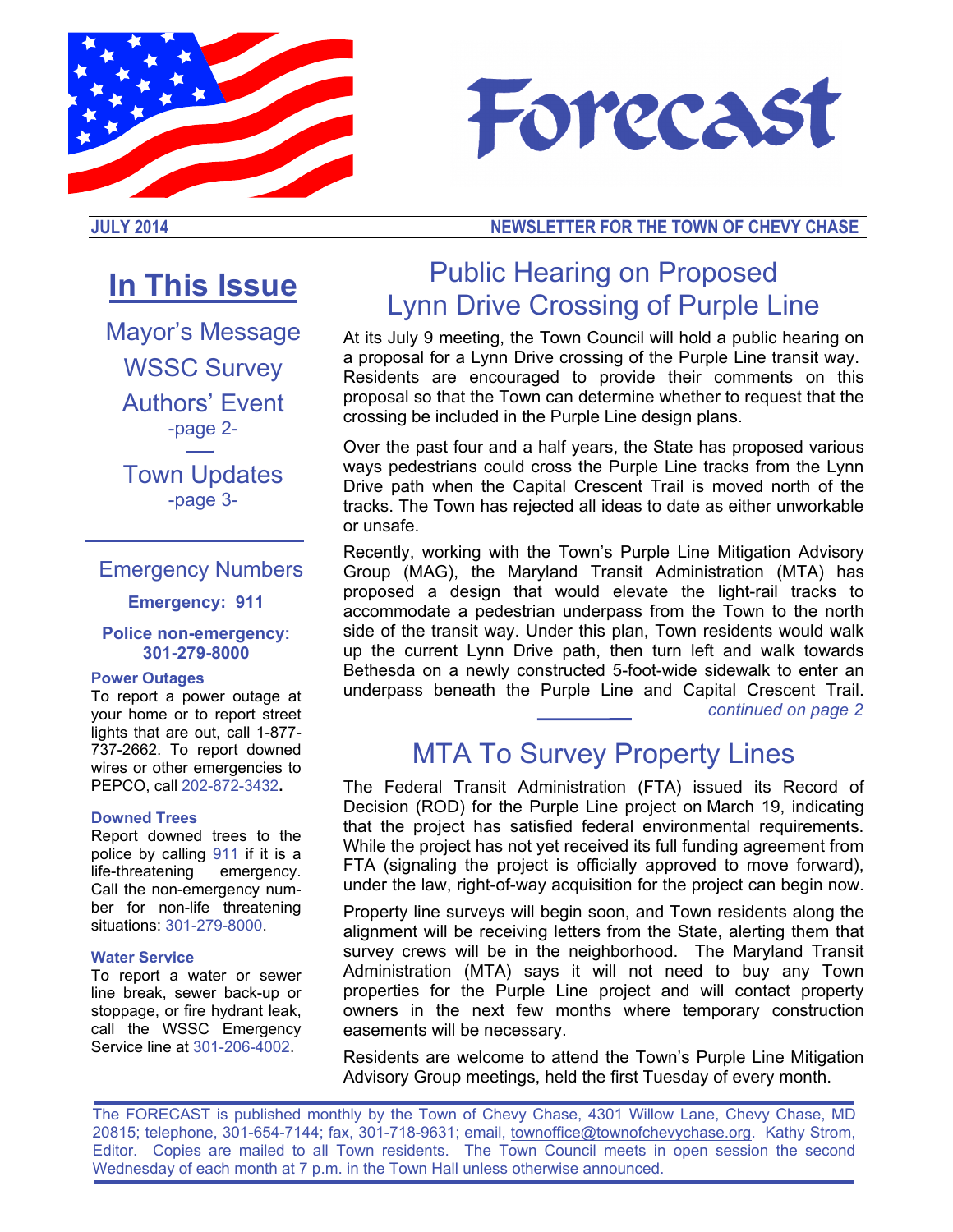## Mayor's Message Kathy Strom

Since the health of Town trees is important to all Town residents, I want to take this opportunity to summarize the numerous public and private tree programs and services offered by the Town.

The Town arborist performs inspections on a continuous basis of trees in the Town's right-of-way, identifying trees that need to be pruned, removed or treated. In addition, the arborist performs a comprehensive hazardous tree survey of public trees every two years. The last survey was done immediately after the derecho in June 2012, and all of the trees that were identified as hazardous have been removed. The arborist will undertake another such survey this summer.

To promote the care of trees on private property, the Town offers several programs to assist residents in keeping trees healthy. The Town's Consulting Arborist Program offers each homeowner one free hour of the Town arborist's time to evaluate the health of trees on their property. Following this evaluation, the arborist provides a written report of his findings to the requesting property owner. The Town also offers a Private Canopy Tree Maintenance Program that reimburses residents 75% of the total cost (up to \$1,000) to maintain trees (for example, by pruning and trimming trees) on their property. Information about how to take advantage of these programs is available on the Town website, www.townofchevychase.org.

I hope that Town residents will take advantage of the programs described above. The Council is also open to new ideas to promote good tree care and tree health.

## Survey Work for Water Main Replacement Project

In advance of an extensive water main replacement project, WSSC has completed a survey to locate existing underground utilities. The painted markings on Town streets and rights-of-way reflect locations of the utilities. The engineering work is expected to take approximately one year, with the water main replacement starting in spring or summer of 2016. WSSC will coordinate the construction work with the Town. We will make sure that residents are aware of the project prior to the commencement of work.

### Proposed Lynn Drive Crossing of Purple Line, *continued from page 1*

The underpass would require temporary construction easements, property acquisition and construction costs not currently included in State plans, and it is unclear how the State, County and Town would share these costs.

In June, the Town Council voted 4-0 (with John Bickerman absent) to request that MTA include the latest underpass design as a placeholder in the Request for Proposal issued to prospective Purple Line partners. The Town will explore costs, cost-sharing arrangements and alternative ways of accessing the underpass and hear residents' views before making a final decision. The Town Council can ask to have the underpass removed from Purple Line plans if the community and the Council decide it is not in the Town's best interest.

An illustrated description of the Lynn Drive crossing proposal, presented to the Town Council on June 11, can be viewed on the Purple Line Mitigation Advisory Group page on the Town website.

If you cannot attend the July 9 Council meeting, which begins at 7 p.m. in the Town Hall, you may submit comments to the Town Office at 4301 Willow Lane or townoffice@townofchevychase.org prior to the meeting.

## Calling All Town Authors!

The Community Relations Committee is organizing a Town Authors Night & Reception for residents this fall. If you have recently published a book (within the last two years) and are interested in participating, please contact the Town Office (301-654-7144 or townoffice@townofchevychase.org).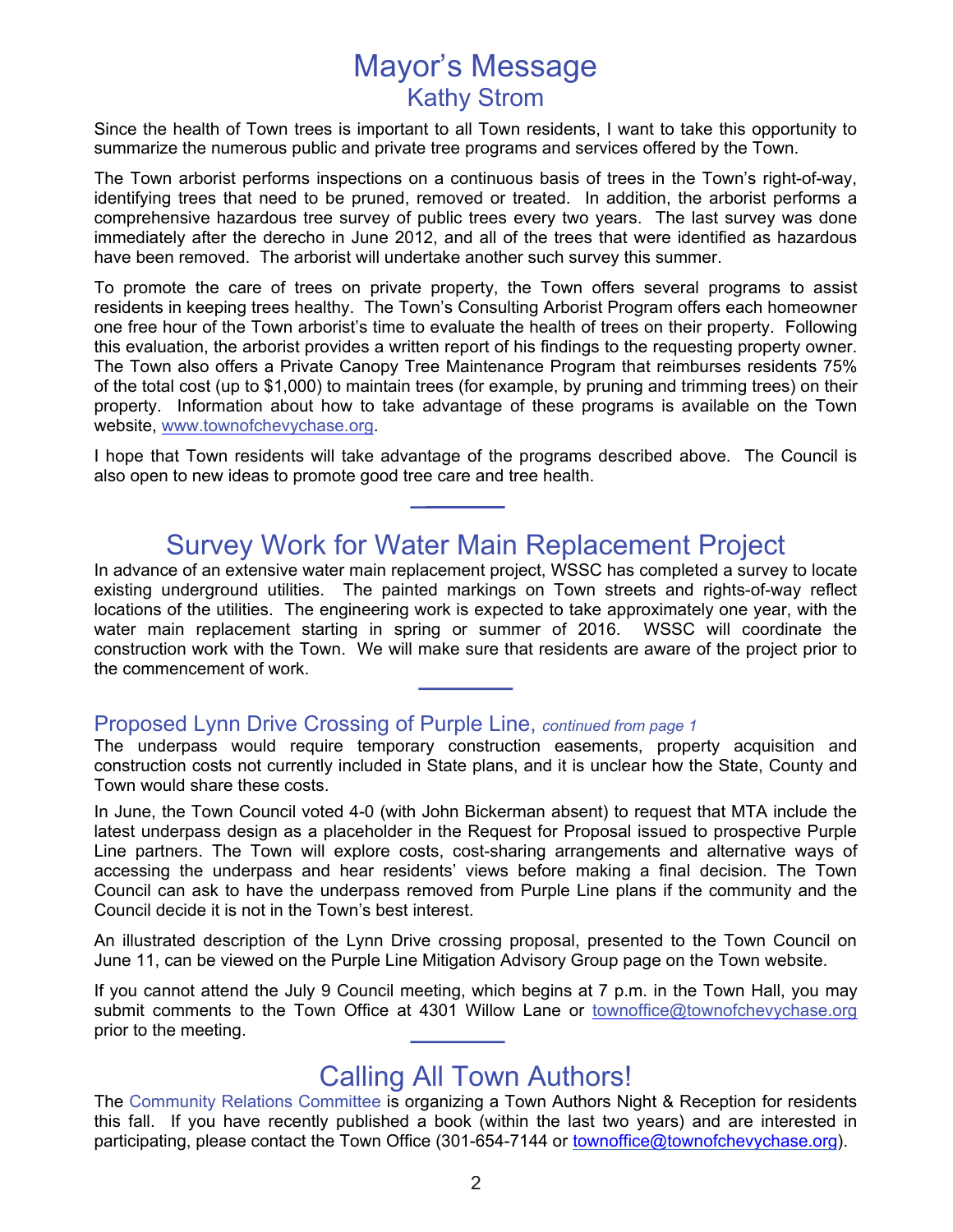# **Town Updates**

## Town Seeks Volunteers for Committees and Boards

The Council has extended the deadline to submit requests to serve on a Town committee or board. Information about the various committees and boards is posted on the Town website. If you are interested in volunteering, please submit a brief note expressing interest to the Town Office by Wednesday, July 30. Your correspondence may be submitted by mail or e-mail to townoffice@townofchevychase.org and should include your name, address, telephone number, email address and a few sentences about why you would like to volunteer to serve.

## Contribution Requests Accepted in September and March

According to a new contribution policy adopted by the Town Council in January, the Town will accept requests to contribute funds to charitable organizations twice each fiscal year, in both September and March. The deadlines for receiving contribution requests will be September 30 and March 31, respectively.

Once requests have been received by the deadlines noted above, the Town Council will schedule a discussion of the requests at its October and April meetings, held on the second Wednesday of the month. At these public meetings, the Council will determine if the requests meet the Town's criteria for contributions. If the Council determines that the requests meet the Town's criteria, the Council will schedule a public hearing on the requests. Final action by the Council will follow the public hearings. The Town's contribution policy, which outlines the criteria for contributions, is posted on the Town's website.

## Town Launches Facebook and Twitter

The Town has launched a Facebook page (www.facebook.com/townofchevychase) and Twitter account (@ChevyChaseTown). These two social media applications will provide the Town with additional ways to connect with residents with important news and information.

Both Facebook and Twitter will receive automatic feeds from the Town's website, including Town news, agenda and calendar postings. In addition, staff will replicate Town Crier messages on both Facebook and Twitter. Initially, comments on Town Facebook postings will be allowed and moderated; however, public postings will not be allowed. Also, all Town tweets will be public, rather than be restricted to Town Twitter followers.

At its June meeting, the Town Council asked staff to develop a social media policy to establish a standard for oversight of all Town social media applications. This policy is posted on the Town's website.

We hope you enjoy these new ways of hearing from the Town, and we look forward to your feedback.

## Town to Offer Free Compost Products

In June, the Town Council approved a new program that will allow Town residents who participate in the organic waste collection program to receive two free compost soil products each year. The compost products available to be purchased through this program include compost soil, potting soil, worm castings and garden mix. Residents who currently participate in the organic waste collection program may order two free products each fiscal year (July 1 – June 30) by filling out the online form on the Town's website (www.townofchevychase.org) or by contacting Eric Glidden at the Town Office at 301-654-7144 or eglidden@townofchevychase.org.

## Update on Electric Cars and No Cars: Options Here and Now

On June 7, the Climate and Environment Committee sponsored an informative program about electric vehicles and other options for getting from point A to point B. For a summary of the program and for information about electric vehicles, Zipcar, and Capital Bikeshare, visit the Climate and Environment Committee page on the Town website.